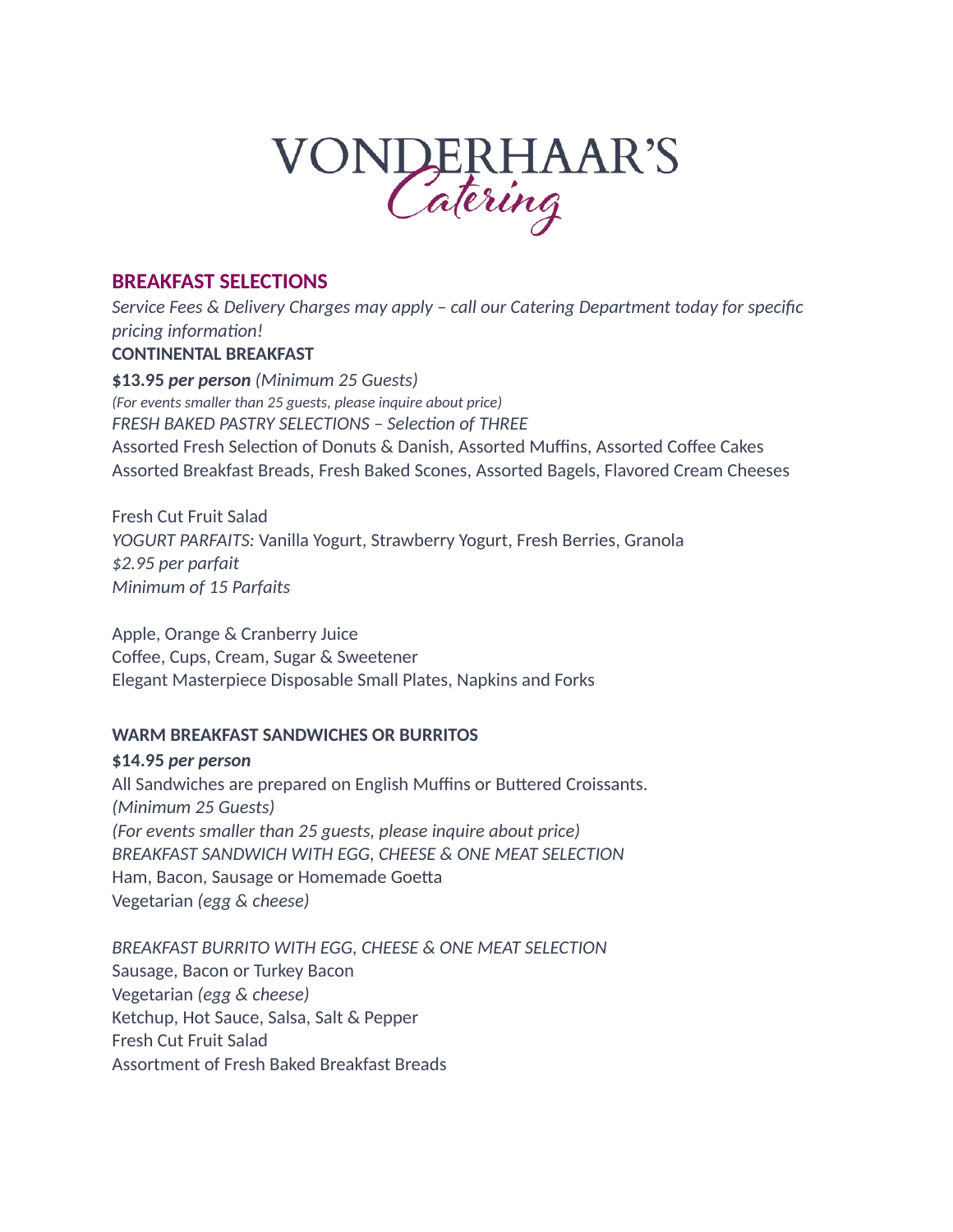Apple, Orange & Cranberry Juice Coffee, Cups, Cream, Sugar & Sweetener Elegant Masterpiece Disposable Plates, Napkins, Forks and Knives

### **HOT BREAKFAST BUFFET**

**\$17.95** *per person (Minimum 25 Guests) (For events smaller than 25 guests, please inquire about price) BREAKFAST MEAT SELECTIONS – Selection of TWO* Bacon, Sausage Patties, Breakfast Ham or Turkey Sausage *(Additional \$1.50 per person)*

*Choose Scrambled Eggs or an Egg Casserole*  Scrambled Eggs Breakfast Casserole *(Available for an additional \$2.45 per person)* Sausage & Egg Casserole Bacon & Egg Casserole Western Egg Casserole *(optional vegetarian style offered if preferred)*

Ketchup, Hot Sauce, Salsa, Salt & Pepper

*BREAKFAST STARCH SELECTIONS – Selection of ONE* Biscuits & Gravy Cinnamon Swirl French Toast, Maple Syrup Seasoned Breakfast Potatoes

*FRESH BAKED PASTRY SELECTIONS – Selection of TWO* Assorted Fresh Selection of Donuts & Danish Assorted Muffins Assorted Fresh Baked Coffee Cakes Assorted Breakfast Breads Fresh Baked Scones Assorted Bagels, Flavored Cream Cheeses

Butter & Jelly, Apple, Orange & Cranberry Juice Coffee, Cups, Cream, Sugar & Sweetener Elegant Masterpiece Disposable Plates, Napkins, Forks and Knives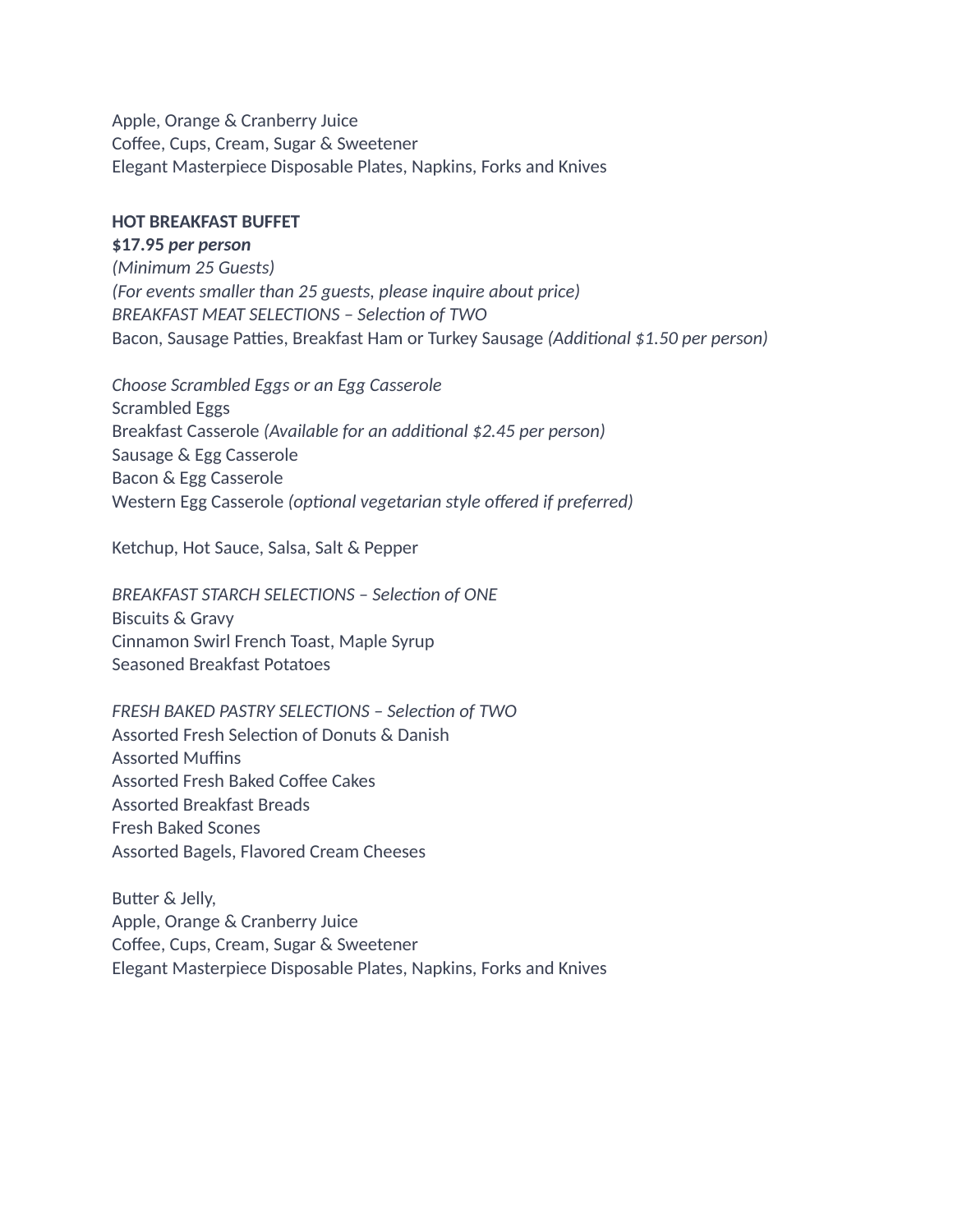

### **BRUNCH SELECTIONS**

**\$19.95** *per person (Minimum of 25 Guests) HOMEMADE EGG CASSEROLE SELECTIONS – Selection of ONE* Bacon, Spinach, Gruyere Broccoli & Cheese Ham & Cheddar Garden Vegetable

*BRUNCH STARCH SELECTIONS – Selection of ONE* Biscuits & Gravy French Toast Bake, Maple Syrup, Powdered Sugar Cinnamon Swirl French Toast, Maple Syrup, Powdered Sugar Seasoned Breakfast Potatoes Ketchup, Hot Sauce, Salsa

Sunflower Chicken Salad with Grapes Served w/Assorted Crackers & Petit Croissants Assortment of Fresh Baked Breakfast Breads Apple, Orange & Cranberry Juice Coffee, Cups, Cream, Sugar & Sweetener Elegant Masterpiece Disposable Plates, Napkins, Forks and Knives

## *Additions to Breakfast and Brunch Menus* **CHEF ATTENDED MADE-TO-ORDER OMELETTE BAR**

*(Minimum 25 Guests) (Additional \$8.95 per person when added to an existing menu)* Staff Member to attend & prepare Omelettes. Omelette Bar Includes: Ham, Bacon, Sausage Peppers, Onions, Mushrooms, Spinach